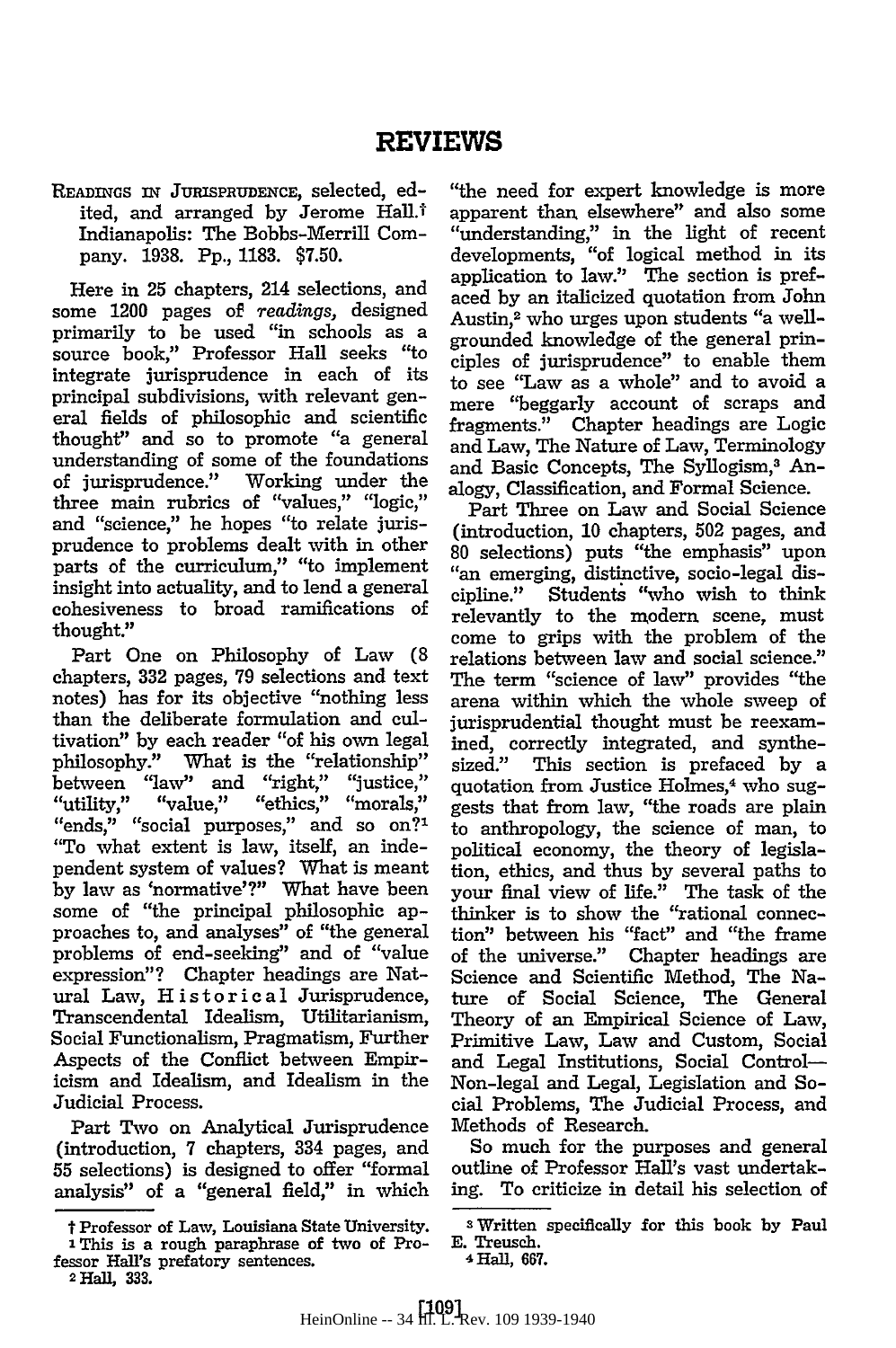materials would be futile. Some readers may justly wonder whether a single footnote reference is enough of Arnold and Robinson;5 others may wish for a little Yntema to stir with the Morris Cohen; and so forth. Still, by and large, Professor Hall has almost everything-granting his premises and accepting his objectivesthat anybody could want. His index lists 154 authors; it will be a rare reader who does not come across some new names. Generally, the materials are well arranged, with authors neatly played off against each other; Lunberg v. Mac Iver, Timasheff v. Malinowski, Elliott v. Duguit, Cook v. Adler, Oliphant v. Goodhart, and so on.

The editing of the materials raises more question. It borrows too much from the technique of the fast moving motion-picture preview. Let us look at the first chapter on Natural Law. There the selections are: Plato, Laws, 1/2 page; Plato, Republic, Y2 page; Aristotle, Politics, **13/3** pages; Aristotle, Ethica Nicomachea, 23 page; Aristotle, Rhetorica,  $1\frac{1}{2}$  pages; Windelband, 91/3 pages; Cicero, De Re Publica, 1 page; Cicero, De Legibus, 4 pages; Maine, Ancient Law, 4 pages; St. Thomas Aquinas, 13 pages; St. Germain, 41/<sub>3</sub> pages; Suarez, 1<sup>2</sup>/<sub>3</sub> pages; Grotius, *3Y* pages; Hobbes, 5 pages; Maine, Ancient Law,  $2\frac{1}{2}$  pages; Burlamaqui,  $9\frac{1}{3}$ pages; Rutherforth, 6% pages; Blackstone,  $4\frac{1}{2}$  pages; Lorimer,  $2\frac{1}{4}$  pages; Miltner, 1<sup>1</sup>/<sub>2</sub> pages; Hill, 2<sup>2</sup>/<sub>3</sub> pages.<sup>6</sup> To this kaleidoscopic hopping, now add severe internal editing-throughout the book-of individual selections. So many excisions are made, for example, from Professor Underhill Moore's definitive review<sup>7</sup> of the very kind of book Professor Hall is editing that a reader, who does not know the original article, must miss its full blast.

What of the book as a teaching device? It is a superb bibliographical source; whatever a teacher's "world views," he should be able to use many sections of the book as bases for discussion of assigned topics. To teach straight through the book would be practically impossible; the repetition would, long before the end, choke both teacher and students. With a small and able class, the book could possibly be made the basis for an excellent experiment in "debabelization," in what Professor Harold D. Lasswell has called "symbol analysis."8 Were some such analysis carefully worked out and applied to the whole of the book, it is probable that its "communicable" content could be restated in a very few pages.

For a random test, let us take a passage from Kelsen.9 Here are 10 1-2 pages of good looking type. What are the author's "concept" words? What his "index" words? Which of his statements are "naturalistic?" Which "preferential"? Checking the passage hastily, without any pretense to exactness, we find "law" appears 77 times, "norm" 39, "theory" 30, "science" 29, "nature" 14, and "society" 4. Other obvious "concept" terms are "reality," "value," "essence," "justice," 'ideology," "the Ought," "the Is," "normative entity," "the legal order," "mental content," "meaning" and so forth. Among the adjectives that roll are "pure," "positive," "fundamental," "self - evident," "real," "subjective," "objective," "mental," "natural," "absolutely right" "transcendental," and "meta-legal." "Index" words are almost wholly lacking or cast upon a level of abstraction practically as high as that of the "concept" terms. "Society is **...** something wholly different from nature, since an entirely different association of elements." The "real science of law" has been lost because "jurisprudence" has, "in wholly uncritical fashion," become "mixed up with psychology and biology, with ethics and theology." And so on. An astute semantician, like Mr. Stuart Chase, would undoubtedly translate most of this

**<sup>5</sup>** Id. at 269.

**<sup>6</sup>** Here are **19** additional citations, **5** quotation notes, and 3 bibliographical notes. In his first footnote Professor Hall suggests that a student should, inter alla, differentiate "the various interpretations of Natural Law from each other," determine whether a writer is "discussing fact or ideal," ascertain the "similarities between the older systems of Natural Law and current discussions of idealism," and keep in mind the

question: "What social or economic conditions, what desire for reform, what objective may have stimulated the writer's insistence up-<br>on and interpretation of Natural Law?" Worthy<br>advice; but a large order.<br><sup>7</sup>Moore, Rational Basis of Legal Institutions

<sup>(1923)</sup> **23** Col. L. Rev. **609;** Hall, **961.** s Lasswell and Blumenstock, World Revolu-

tionary Propaganda (1939) Chapter VII.

**<sup>9</sup> Hall, 425-436.**